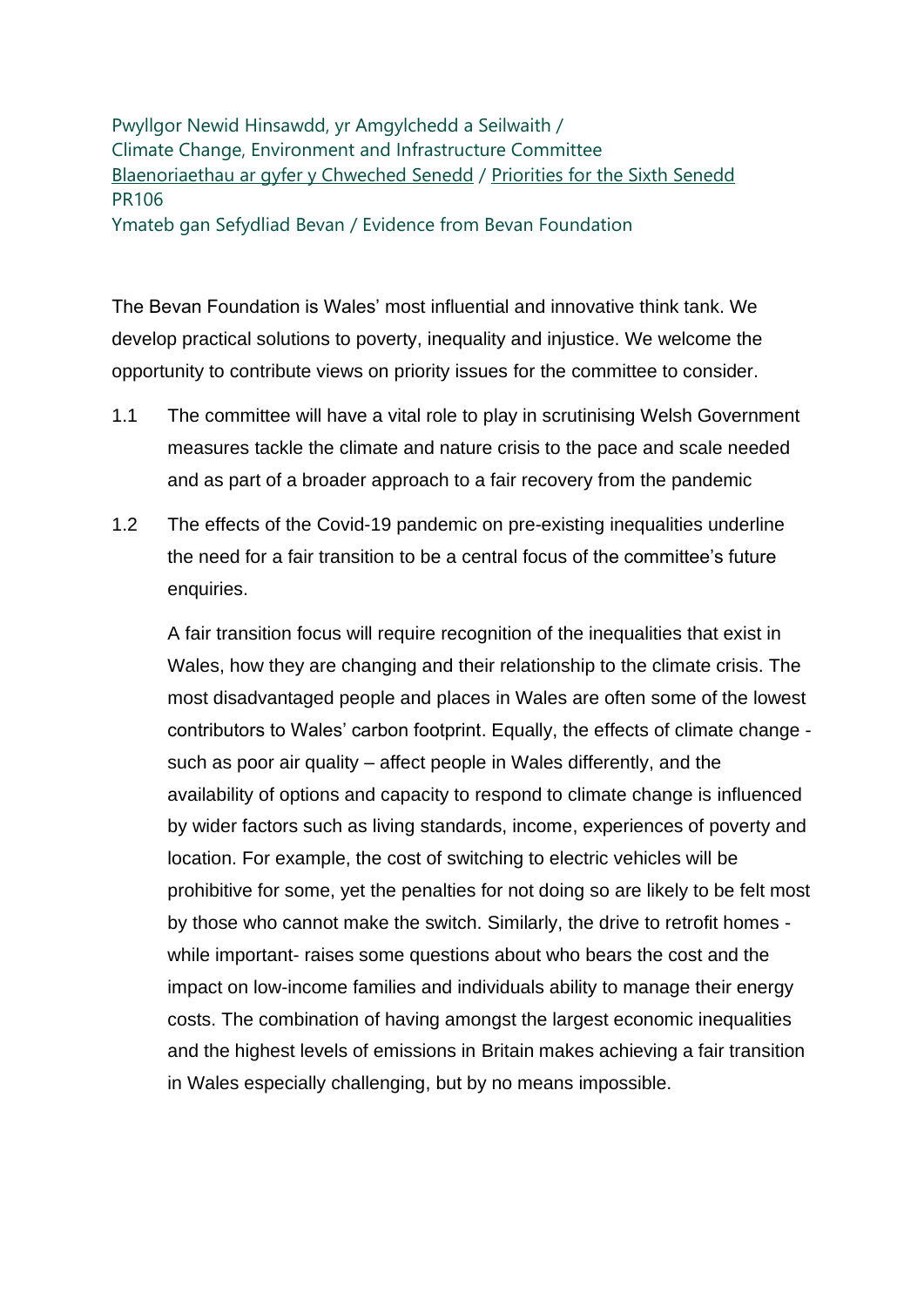1.3 Infrastructure is critical to responding to climate change and helping to create a fair transition for all. Infrastructure as a public good will be central in helping facilitate the modal shift that is essential for responding to climate change.

This includes the provision of accessible, affordable and available public transport in every part of Wales and good provision of the "hard" infrastructure of the roads, tracks and so on that it relies on to provide connectivity. However, in recent years there has been an erosion of some public transport services, particularly buses. Scrutiny of the Welsh Government's capacity, powers and reach in this area will be vital in understanding how the existing gaps in provision and quality of public transport infrastructure will be meaningfully addressed over the course of this Senedd term.

We also wish to emphasise that the modal shift needed in how people live and travel is very likely to require the greatest shift amongst those with the most means and resources. Some estimates, for example, suggest that the lower running costs of low-emissions vehicles could even increase car use amongst some groups, further eroding public transport usage, leaving people cut off and undermining the shift away from car travel.

- 1.4 We welcome the emphasis on decarbonisation outlined in the Welsh Government's letter to the committee. One of the key messages from the most recent advice report to Wales from the Climate Change Committee<sup>1</sup> is that all sectors must have multiple options to reduce emissions. It will be important to understand how business and industries are being mandated and supported to de-carbonise by the Welsh Government as well as the skills that are forecast to be needed for it to take place and to create a fair transition for businesses and workers.
- 1.5 Localities that are thriving and sustainable form a key pillar to creating a fairer Wales; one in which all places can play a part in responding to the climate and nature crisis. We advocate the development of some existing Welsh towns into Anchor Towns<sup>2</sup>. These would help rebalance the spread of

<https://www.bevanfoundation.org/resources/anchor-towns/>

<sup>&</sup>lt;sup>1</sup> Climate Change Committee (2020) Advice Report: The path to a Net Zero Wales

<https://www.theccc.org.uk/wp-content/uploads/2020/12/Advice-Report-The-path-to-a-Net-Zero-Wales.pdf> <sup>2</sup> Bevan Foundation (2019) Anchor Towns